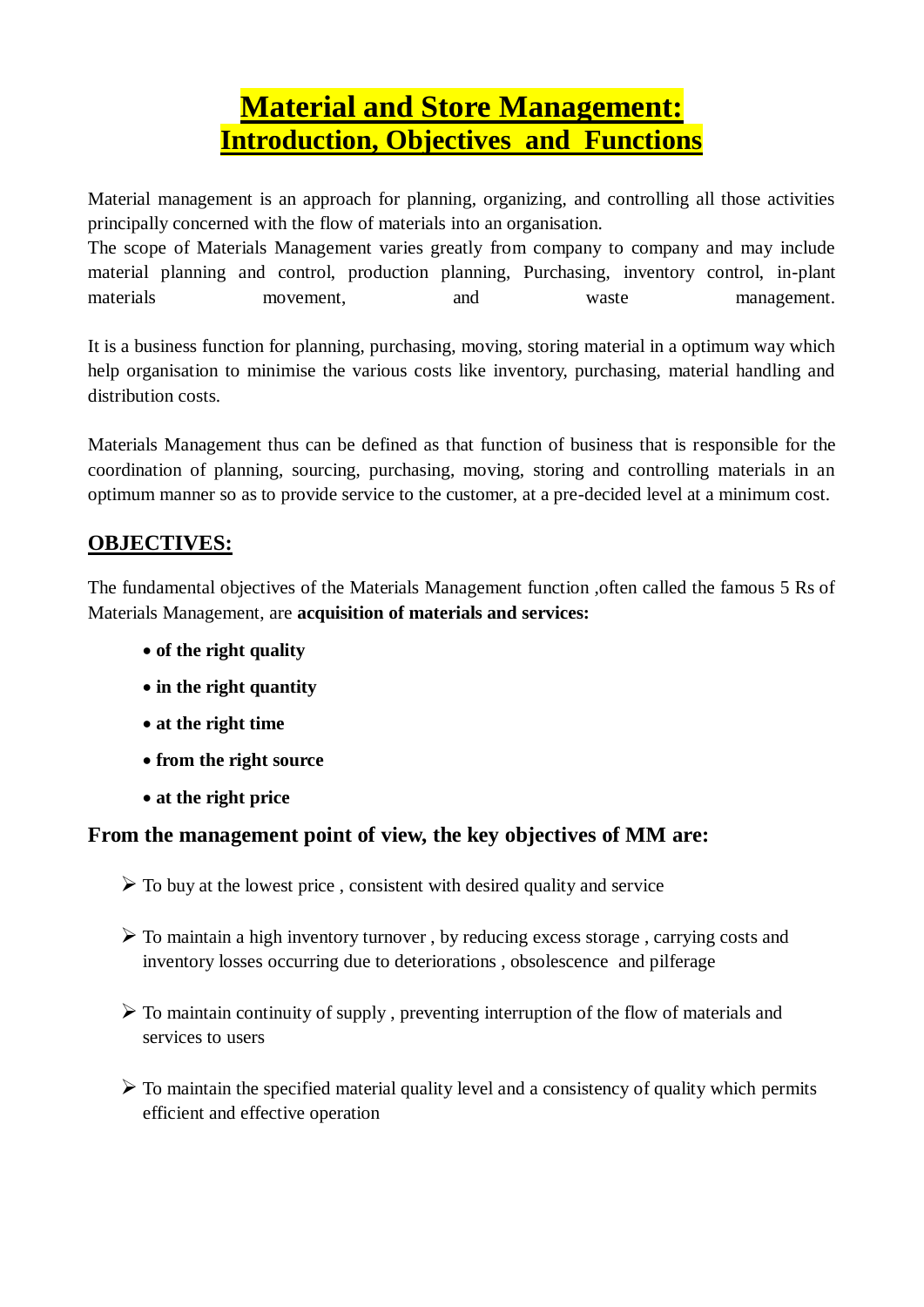- $\triangleright$  To develop reliable alternate sources of supply to promote a competitive atmosphere in performance and pricing
- $\triangleright$  To minimize the overall cost of acquisition by improving the efficiency of operations and procedures
- $\triangleright$  To hire, develop, motivate and train personnel and to provide a reservoir of talent
- $\triangleright$  To develop and maintain good supplier relationships in order to create a supplier attitude and desire furnish the organisation with new ideas , products, and better prices and service
- $\triangleright$  To achieve a high degree of cooperation and coordination with user departments
- $\triangleright$  To maintain good records and controls that provide an audit trail and ensure efficiency and honesty
- $\triangleright$  To participate in Make or Buy decisions

### **FUNCTIONS:**

**1. Materials planning and control:** Materials required for any operation are based on the sales forecasts and production plans. Planning and control is done for the materials taking into account the materials not available for the operation and those in hand or in pipe line. This involves estimating the individual requirements of parts, preparing materials budget, forecasting the levels of inventories, scheduling the orders and monitoring the performance in relation to production and sales.

**2. Purchasing:** Basically, the job of a materials manager is to provide , to the user departments right material at the right time in right quantity of right quality at right price from the right source.

To meet these objectives the activities undertaken include selection of sources of supply, finalisation of terms of purchase, placement of purchase orders, follow up, maintenance of relations with vendors, approval of payments to vendors, evaluating, rating and developing vendors.

**3. Stores:** Once the material is delivered, its physical controL, preservation, minimisation of obsolescence and damage through timely disposal and efficient handling, maintenance of records, proper locations and stocking is done in Stores.

**4. Inventory control:** One of the powerful ways of controlling the materials is through Inventory control. It covers aspects such as setting inventory levels, doing various analyses such as ABC, fixing economic order quantities (EOQ) etc.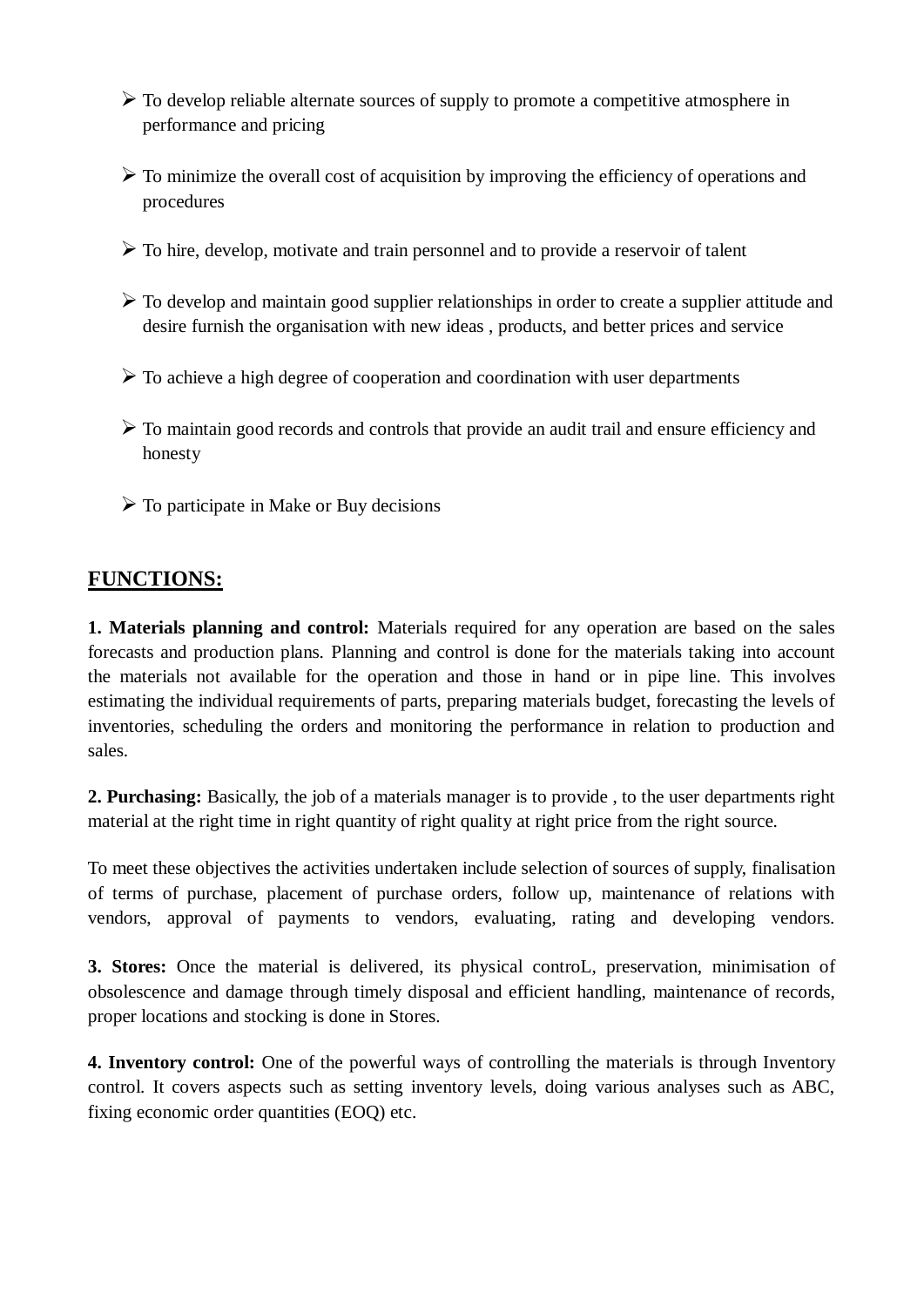# **ABC Analysis & EOQ**

# **A.B.C. System of Selective Inventory Management:**

The procedure outlined for fixing minimum quantity (or ordering level) and maximum quantity may not be necessary for every item of material since the effort and the cost of placing an order every now and then may not be worthwhile for items that are very low in value. One should remember that the main aims of the procedure are to avoid interruption of work for want of materials or cost of placing orders repeatedly and to avoid losses arising out of obsolescence and extra interest.

Thus, ABC Analysis technique is based on classifying materials into three categories according to their importance. The A category items are small in number but high in value and are strictly controlled. Perpetual inventory records are maintained in respect of these materials. C category of materials is large in number and of small value.

For items in class 'A', the ordering level will be fixed and a fresh order will be placed as soon as actual stock reaches this level. For items in class 'B', orders are placed on a periodical review and for items in class C, large orders are placed once, say, in a year to cover the whole year's consumption. Since the total investment in these items is low (though the number of them will be very large), there will not be much loss by way of obsolescence or interest but the cost of placing many orders will be avoided.

# **Advantages of A.B.C. method of Inventory Control:**

 $\triangleright$  It ensures control over the costly items in which a large amount of capital is invested.

 $\triangleright$  It helps in developing scientific method of controlling inventories. Clerical costs are considerably reduced and stock is maintained at optimum level.

 $\triangleright$  It helps in maintaining stock turnover rate at comparatively higher level through scientific control of inventories.

 $\triangleright$  It ensures considerable reduction in the storage expenses. It results in stock carrying stock.

 $\triangleright$  It helps in maintaining enough safety stock for C category of items. The following graph demonstrates ABC inventory classification.

### **Disadvantages of A.B.C. method of Inventory Control:**

 $\triangleright$  This technique can be successfully employed only, if there is proper standardisation of materials in the store.

 $\triangleright$  A good system of codification of materials should be in operation for the success of this analysis.

 $\triangleright$  The analysis is based on monetary value of the items in use. Other important factors one ignored.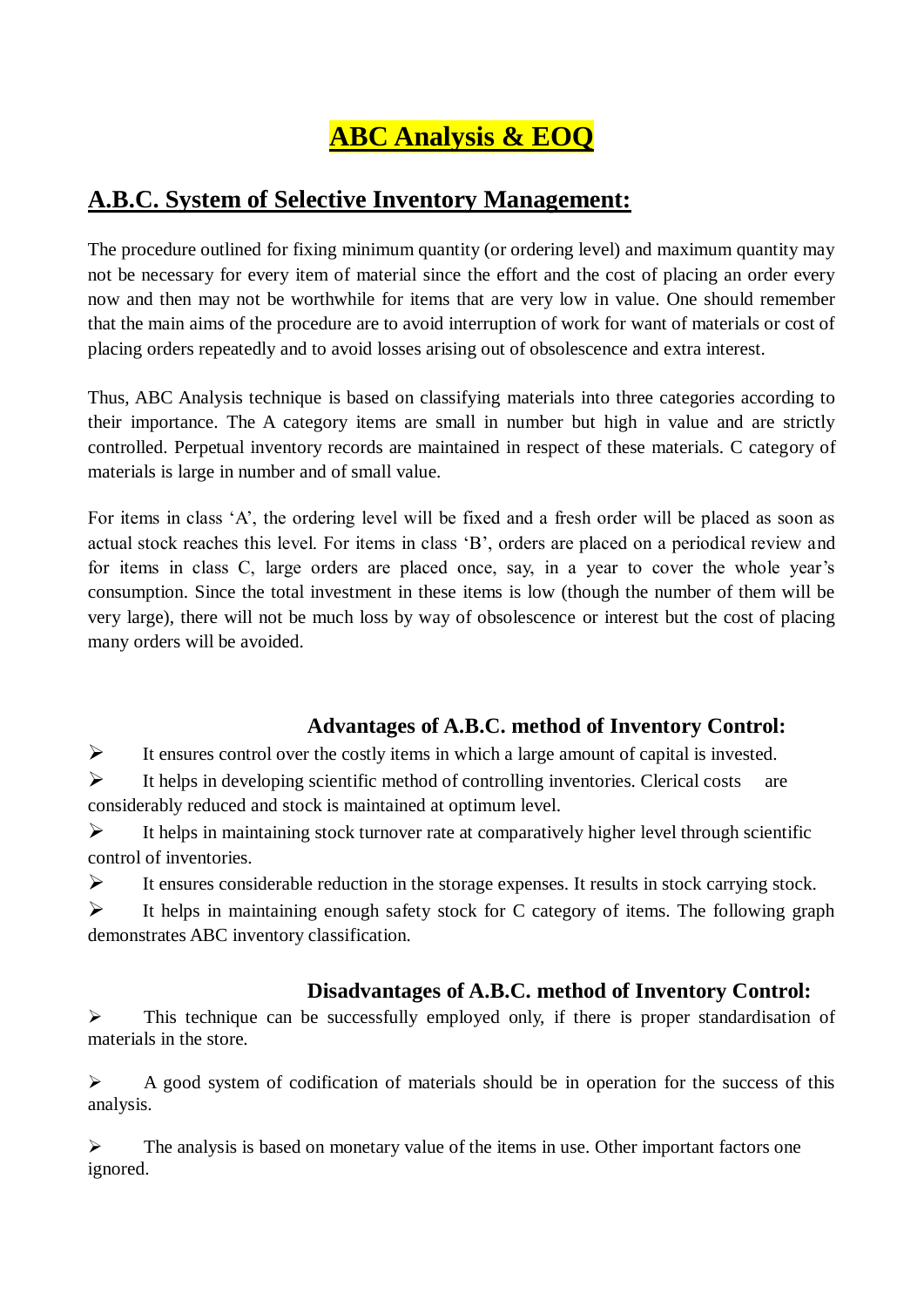In spite of the above mentioned limitations, the ABC analysis is very popular method of inventory control. It is an effective instrument in reducing the cost of materials in the store house.

# **E.O.Q (Economic Order Quantity):**

Economic Order Quantity (EOQ) is a production formula used to determines the most efficient amount of goods that should be purchased based on ordering and carrying costs. In other words, it represents the optimal quantity of inventory a company should order each time in order to minimize the costs associated with ordering and holding inventory.

EOQ is an extremely effective tool for managers because they can use it to figure out what is the optimal amount of inventory to hold on hand as well as to calculate when to order more merchandise because new sales should be generated.

### **Formula of Economic Order Quantity (EOQ)**

Economic Order Quantity  

$$
EOQ = \sqrt{\frac{2 \times D \times S}{H}}
$$

*Q*=EOQ units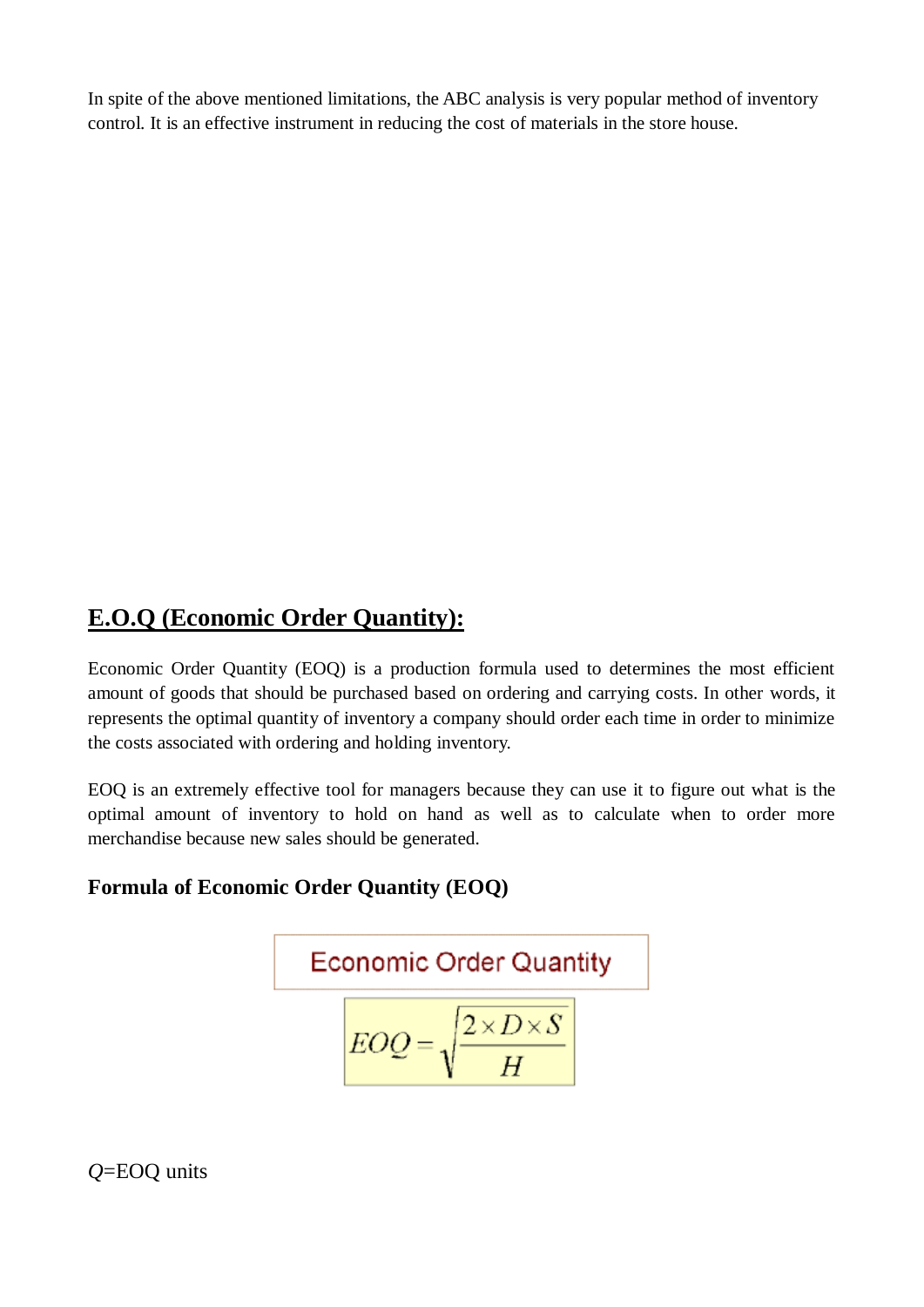*D*=Demand in units (typically on an annual basis)

*S*=Order cost (per purchase order)

*H*=Holding costs (per unit, per year)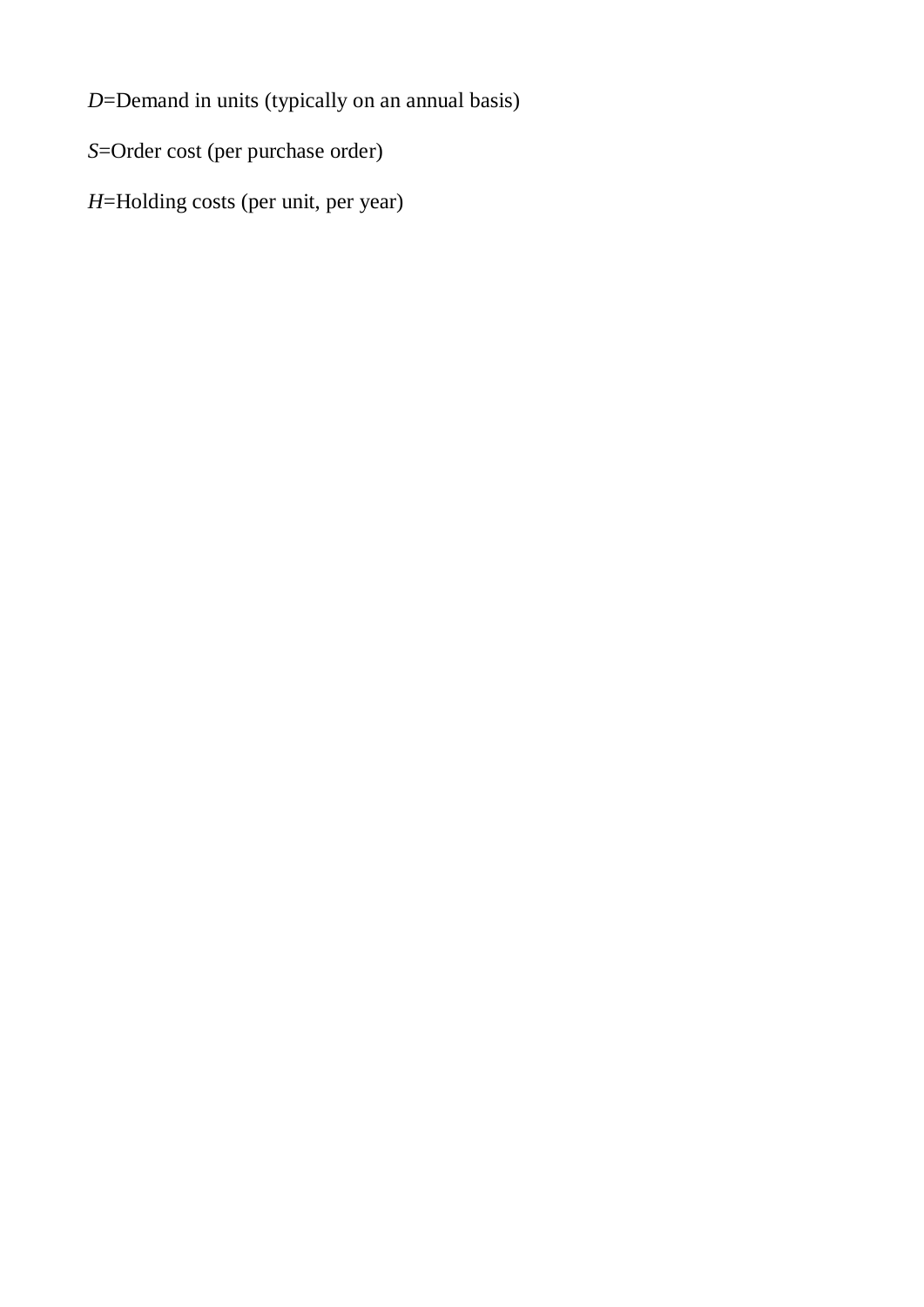# **MARKETING AND SALES**

# **Introduction, Importance and Functions**

**Marketing and sales** deals with the exploration and understanding of **customer** needs, with the response to them through the **development,** production and **sales** of goods and services (including innovation implementation). It also deals with the impact on customers' needs in accordance with the strategic purposes of the organisation.

Marketing and sales are closely linked. While marketing focuses more on pre-sales activities, surveys or understanding the needs of customers, sales processes are closely connected to them and realize the actual **business relationships with customers.**Outlined below are all methods and analytical techniques used in marketing (marketing management) as well as in the **sales process**  itself.

[Peter F. Dru](https://managementmania.com/en/peter-ferdinand-drucker)**ker** considers marketing to be one of the two basic functions of an organization: "*The existence of business organizations is to create customers, the company has two - and only these two - basic functions: marketing and innovation."*

### **Importance of Marketing and Sales:**

#### **1. Marketing Is an Effective Way of Engaging Customers**

It's important for your business to engage its customers. Marketing is a tool to keep the conversation going. Engaging customers is different from pushing your offers. Engaging involves furnishing your customers with relevant information about your products and your business as well. It's all about creating fresh content.

Social media is one of the best platforms where you can engage your customers. Some organizations use short videos and other humor-laden tricks to engage their customer base. By engaging your customers, marketing gives them a sense of belonging.

#### **2. Marketing Helps to Build and Maintain the Company's Reputation**

The growth and life span of your business is positively correlated to your business's reputation. Hence, it's fair to say your reputation determines your brand equity. A majority of marketing activities are geared towards building the brand equity of the company.

Your business's reputation is built when it effectively meets the expectations of its customers. Such a business is considered a responsible member of the community. The customers become proud to be associated with your products. Marketers use effective communication, branding, PR and CSR strategies to ensure that a business's reputation is maintained.

#### **3. Marketing Helps to Build a Relationship Between a Business and Its Customers**

Businesses need to build a relationship of trust and understanding with their customers. Marketing research segments should be based on [demographics, psychographics, and consumer behavior.](https://www.business2community.com/marketing/predicting-customer-behaviors-with-artificial-intelligence-02182056)

Segmentation helps the business meet the needs of its customers hence gaining their trust. The product team ensures the business delivers what's promised at the right time. This makes the customers brand loyal. Loyal customers will have the confidence to buy more products from you.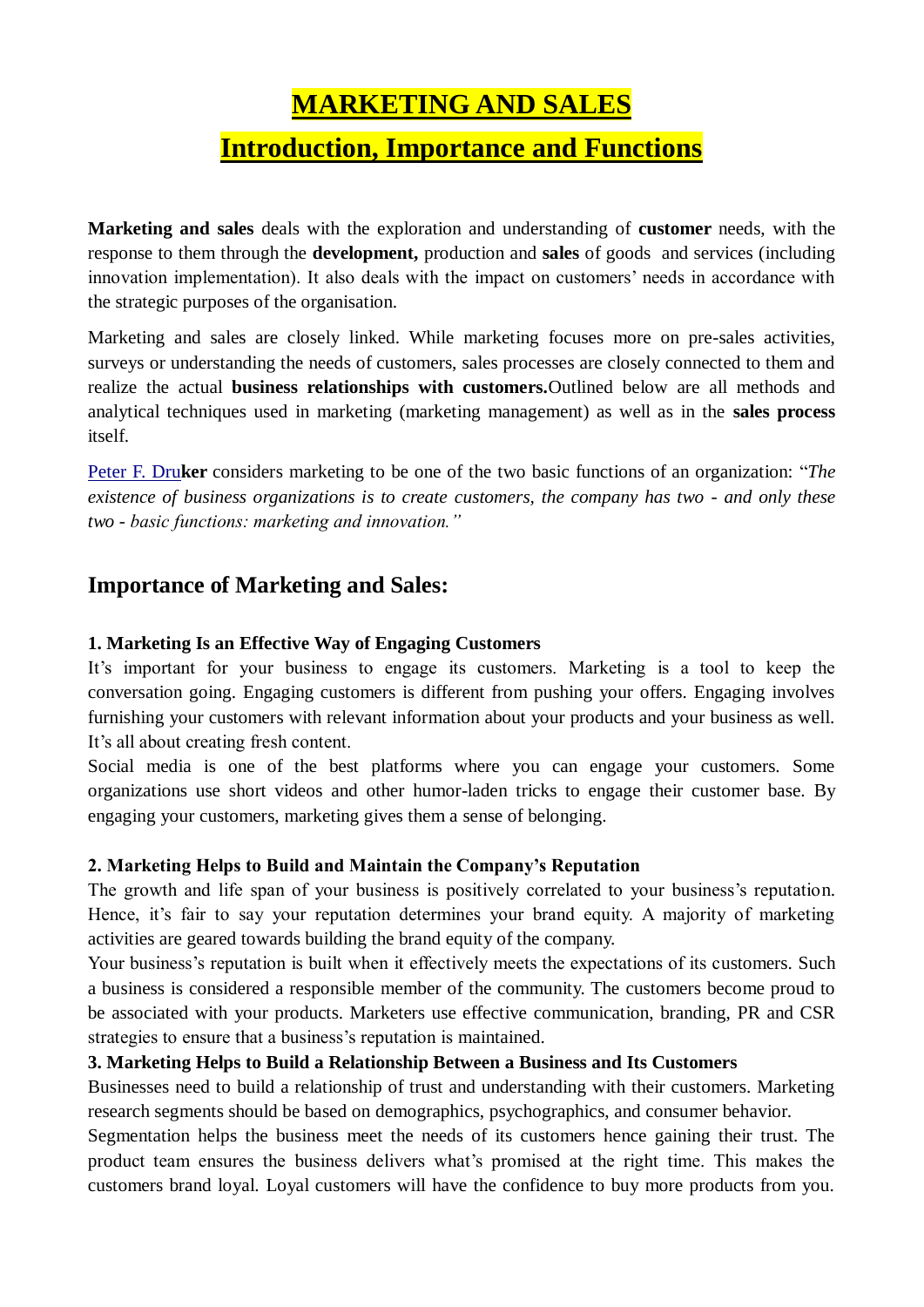The trust and understanding between the business and its customers make your commercial activities more fruitful.

#### **4. Marketing Is a Communication Channel Used to Inform Customers**

Marketing informs your customers about the products or services you're offering them. Through marketing, the customers get to know about the value of the products, their usage and additional info that might be helpful to the customers. It creates brand awareness and makes the business stand out.

There's stiff competition in the market and you need to be a constant voice to convince the customers. Inform your customers of discounts and other competitive tricks you intend to use. Through communication, marketing helps your business become a market leader. [This post](https://www.marketingandadvertisingdesigngroup.com/a-step-by-step-guide-to-marketing-your-business/) explains more about how to gain a competitive advantage.

#### **5. Marketing Helps to Boosts Sales**

Marketing utilizes different ways to promote your products or services. Once a product has been advertised, it's already on the radar and this increases your chances of selling it. Customers may want to try your products or services and this will trigger a purchase decision.

When customers are happy about your products or services, they become your brand ambassadors without your knowledge. They will spread the word and your sales will start to increase. Ensure you offer high-quality products and services to complement your marketing efforts.

#### **6. Marketing Aids in Providing Insights About Your Business**

Every marketer understands the need for targeting the right audience. However, you must have the right content to share with such an audience. Your marketing strategies can help you establish what business messaging will convince the target audience.

At this point, you have to test different messages and see what works. Once you have tested different sets of messaging on the target audience, you will find a viable baseline for your marketing efforts. It acts as a metric and provides the insight needed to make you avoid guesswork.

#### **7. Marketing Helps Your Business to Maintain Relevance**

Every marketer understands the need for disrupting a potential consumer's opinion about other products. But don't make a mistake of taking this chance for granted. Most businesses assume that they will always remain the client's favorite brand because up to now the client has never complained. This is the wrong mindset. You need to find ways to remain at the top of the client's mind.

Every relationship needs to be maintained. Marketing helps your business to maintain [a good](../Downloads/DIPLOMA%20ME/Unit%206%20(b)/word%20doc/_blank)  [relationship with customers](../Downloads/DIPLOMA%20ME/Unit%206%20(b)/word%20doc/_blank) by making you remain relevant. Don't focus on gaining new customers before addressing the need to retain the present ones.

#### **8. Marketing Creates Revenue Options**

During the startup phase, your options are sparse since you're mostly cash-strapped. This limits your options. As your marketing strategies generate more customers and revenue opportunities, you'll begin having options. Having options is comparable to having a nice war chest.

Having options will give you the courage you need to penetrate new markets. You will have the freedom to start letting go of customers who are too demanding to your sanity and well-being.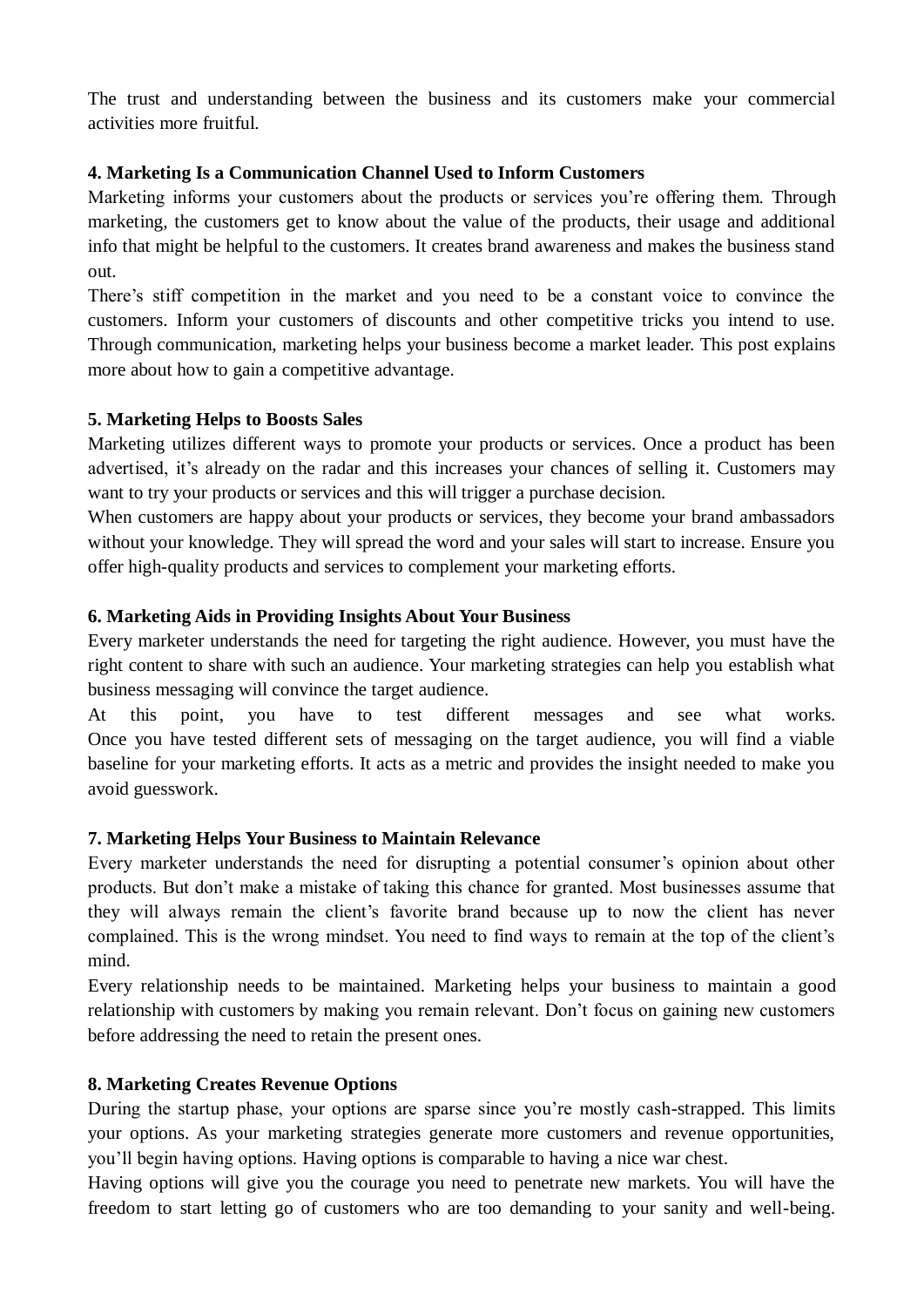Without marketing, you will be forced to continue working with clients who you have outgrown and are paying you peanuts.

#### **9. Marketing Helps the Management Team to Make Informed Decisions**

Every business is confronted with problems such as to what, when, for whom and how much to produce. A complex and tedious process determine your business's survival. As a result, businesses heavily rely on marketing mechanisms to make these decisions.

Why should you rely on marketing mechanisms? These mechanisms serve as a reliable link between your business and society. They cultivate people's mind, educate the public and convince them to buy.

# **Functions of Marketing**

Marketing is not just selling off goods and services to the customers; it means a lot more than that. It starts with the study of the potential market, to [product development,](https://theinvestorsbook.com/product-development.html) to market share capturing, to maintain cordial relations with the customers.

Following multiple operations of marketing helps the business to accomplish long-term goals:

**Market Research**: A complete research on competitors, consumer expectations and demand is done before launching a product into the market.

**Market Planning**: A proper plan is designed based on the target customers, market share to be captured and the level of production possible.

**Product Design and Development**: Based on the research data, the product or service design is created.

**Buying and Assembling**: Buying of raw material and assembling of parts is done to create a product or service.

**Product Standardisation**: The product is graded as per its quality and the quality of its raw materials.

**Packaging and Labelling**: To make the product more attractive and self-informative, it is packed and labelled listing out the ingredients used, product use, manufacturing details, expiry date, etc.

**Branding**: A fascinating brand name is given to the product to differentiate it from the other similar products in the market.

**Pricing of the Product**: The product is priced moderately keeping in mind the value it creates for the customer and cost of production.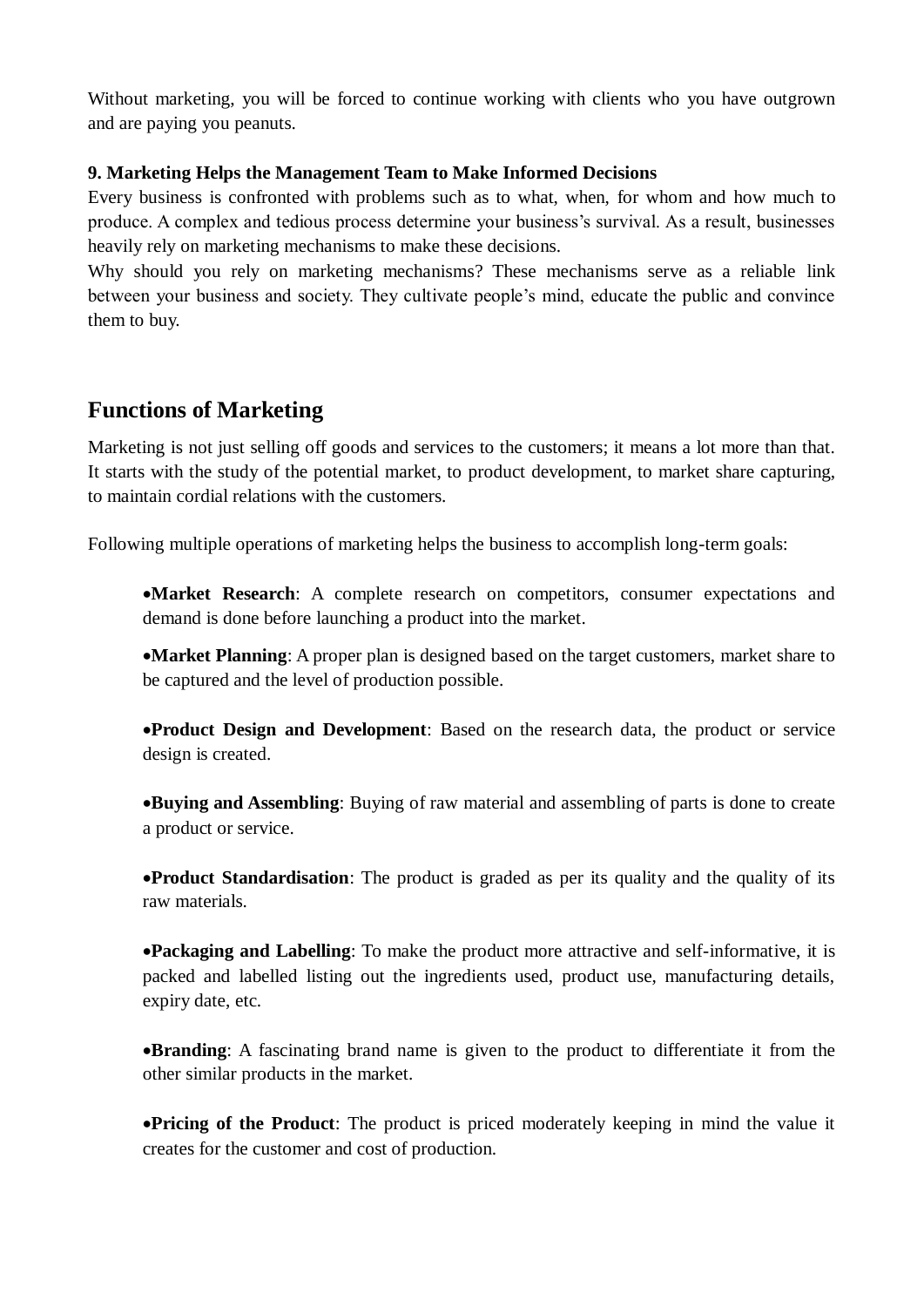**Promotion of the Product**: Next step is to make people aware of the product or service through advertisements.

**Warehousing and Storage**: The goods are generally produced in bulks and therefore needs to be stored in warehouses before being sold in the market in small quantities.

**Selling and Distribution**: To reach out to the consumers spread over a vast geographical area, selling and distribution channels are to be selected wisely.

**Transportation**: Transportation means are decided for transfer of the goods from the manufacturing units to the wholesalers, retailers and consumers.

**Customer Support Service**: The marketing team remain in contact with the customers even after selling the product or service to know the customer's experience, and the satisfaction derived.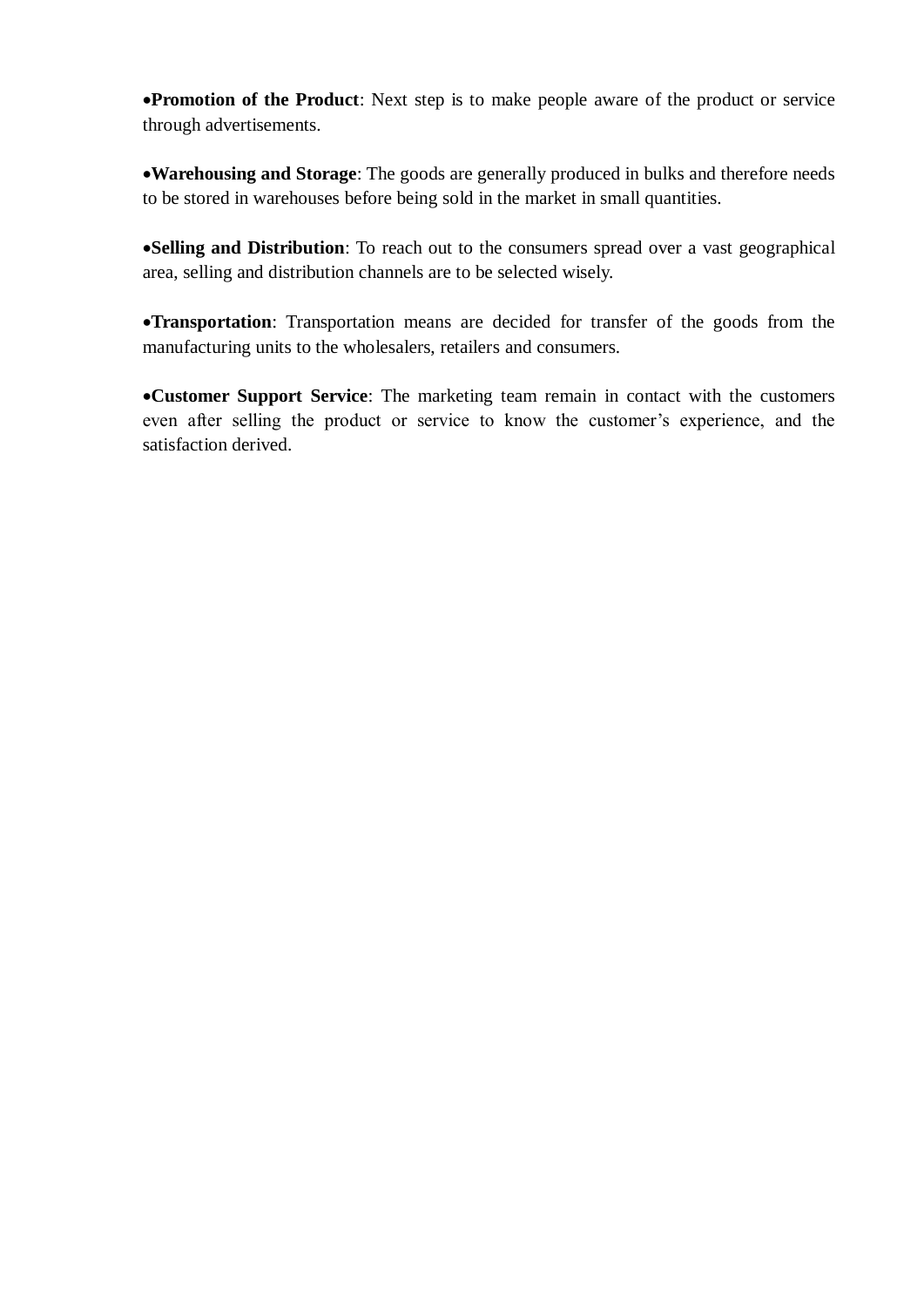# **Physical Distribution: Meaning, Importance and Its Functions**

**Physical distribution** is the group of activities associated with the supply of finished product from the production line to the consumers. The physical distribution considers many sales distribution channels, such as wholesale and retail, and includes critical decision areas like customer service, inventory, materials, packaging, order processing, and transportation and logistics. You often will hear these processes be referred to as **distribution**, which is used to describe the marketing and movement of products.

Physical distribution (P.D) is the set of activities concerned with efficient movement of finished goods from the end of the production operation to the consumer. Physical distribution takes place within numerous wholesaling and retailing distribution channels, and includes such important decision areas as customer service, inventory control, materials handling, protective packaging, order procession, transportation, warehouse site selection, and warehousing. Physical distribution is part of a larger process called "distribution," which includes wholesale and retail marketing, as well the physical movement of products.

Physical distribution creates 'time' and 'place' utility, which maximises the value of products "by delivering them to the right customer at the right time and right place."

The distribution channel is the movement of goods and services between the point of production and the point of consumption through organization that performs a variety of marketing activities. The major participants in the distribution channel are; producers, intermediaries and consumers.

#### **It ican be concluded that:**

(i) Physical distribution is science of logistics.

(ii) Physical distribution is the main mid-look between manufactual and creation of demand. (iii) Physical distribution is a management of flow of commodity and flow arrangement simultaneous to distribution channel of the commodities of company and inside the firm/company.

(iv) Physical distribution is related to the receipt of proposed and manufactured commodities, collection, and material handling storage, transportation, packaging and inventory control etc., functions.

### **Importance of Physical Distribution:**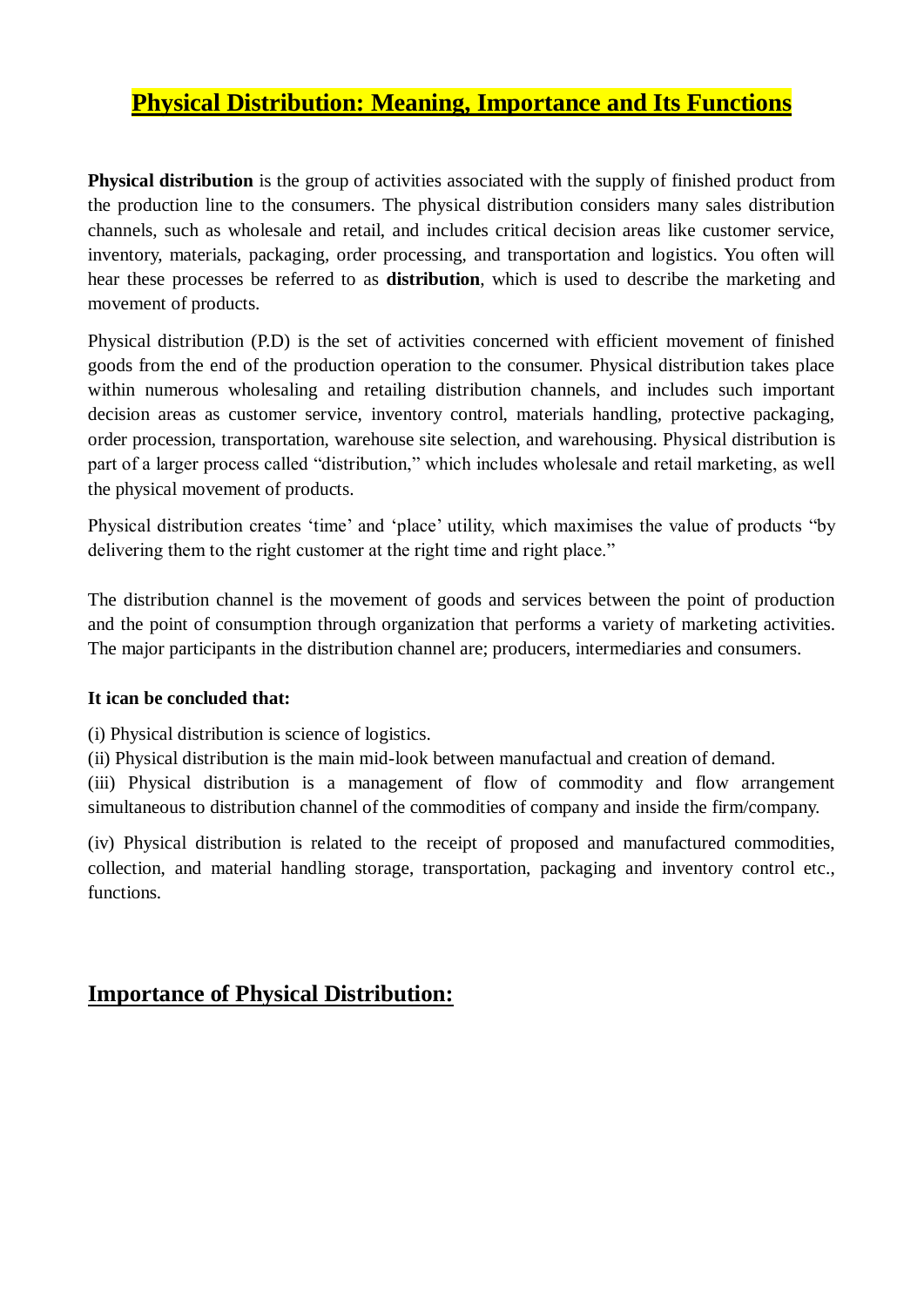**1. Creation of utilities:** The physical distribution function of a firm provides the place and time dimensions which contribute a basic element of marketing mix. The major components of physical distribution are transportation and warehousing.

**2. Improved consumer services:** In general terms, 'consumer service' is the service provided to the customer from the time of order placed till the product is delivered. Customer service in physical distribution function consists of providing products at the time and location corresponding to the customer needs.

**3. Cut in distribution costs:** The prices paid by the user consist of not only production costs but also delivery costs. Experts have estimated that the physical distribution costs are in the range of 20 to 25 percent of the price.

**4. Increased market share:** A new look and approach to physical distribution can contribute beyond the attainment of the twin objectives of improving consumer satisfaction and dealer profit margins. An increased market share one of the major aims of any growth aspiring marketing unit can be possible. There are definite ways in which an efficient physical distribution system can contribute towards this end.

**5. Price stabilisation:** Physical distribution can contribute considerably to the attainment of the situation of price stabilisation. Physical distributional components are capable of bringing about much desired price stabilisation.

# **Functions of Physical Distribution:**

Physical distribution is part of a larger process called "distribution," which includes wholesale and retail marketing, as well the physical movement of products. The physical distribution functions include transportation and storage of goods. Until the goods have been sold out they should be kept safe and after selling they should be transported from one place to another.

**1. Warehousing:** Produced goods should be safely kept in warehouse until demanded by market, the same is called warehousing. A firm needs warehouses as storage facilities for finished goods. One objective of physical distribution is to decide how many warehouse locations the firm needs, and where to locate them.

If the warehouses are too far away from the consumer, it might mean a slower time to deliver the product to the customer. On the other hand, if it is close to the customer location, the cost of the warehouse might increase the total cost of distribution.

**2. Inventory Control:** There is a trade-off between having too much inventory on hand, with its incurred additional costs, and not having enough inventories on hand to satisfy shifting customer demand. Another objective for physical distribution is to put in suitable inventory policies so as to bring down the total cost of the physical distribution function.

Goods should be kept collected in stock to supply them at right time and place to the customers when demanded. This task is called inventory management.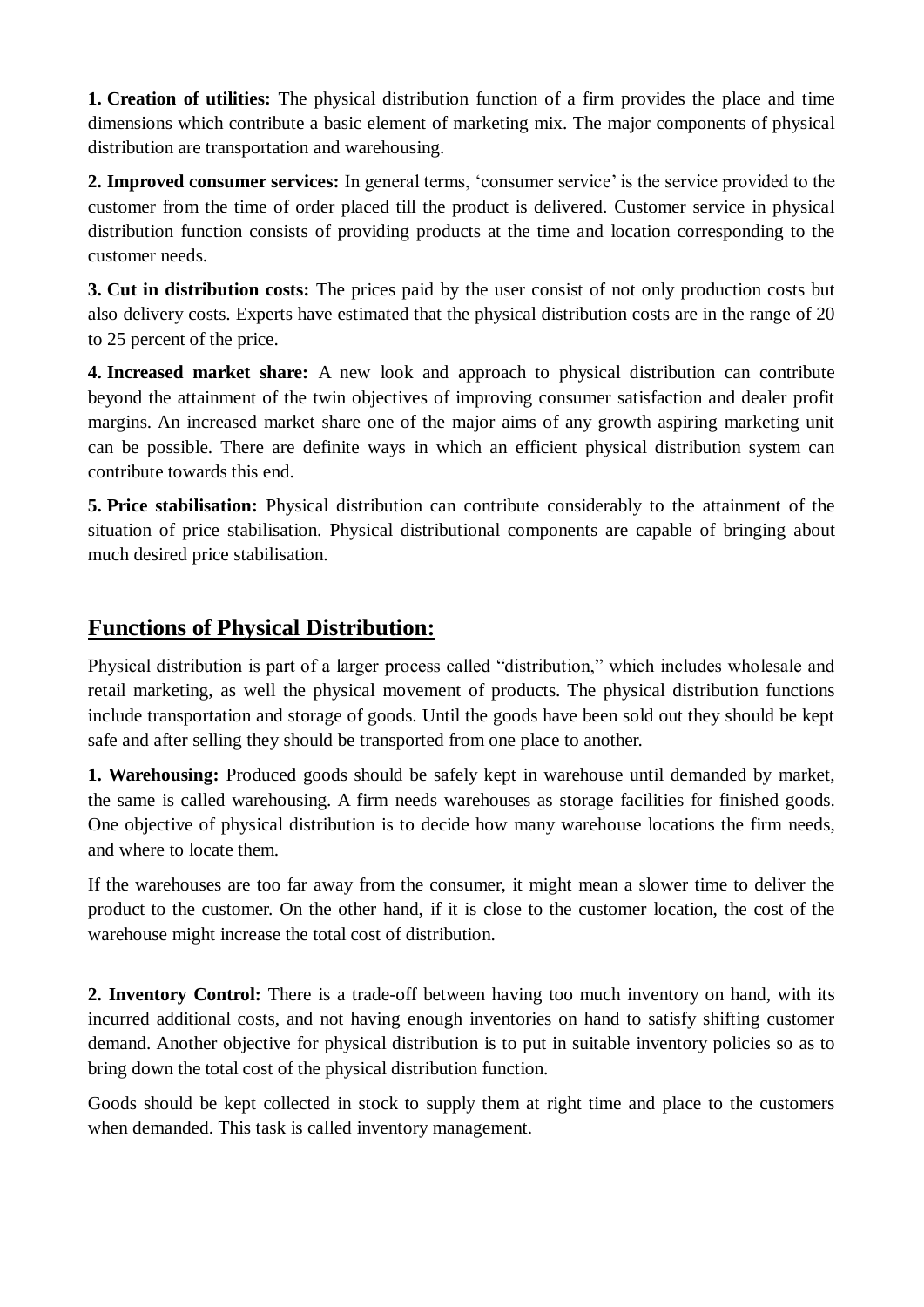**3. Transportation and Logistics:** One factor that influences the decision is the cost of transportation. The company has to make decisions relating to what mode of transportation to use for its physical distribution. For instance, it could truck the products, ship them, send them by train, or fly them. Sending a product by air is faster for international delivery, but it is also likely to be more expensive. Other decisions related to transportation include how often to transport goods, or the frequency of transportation, and the transportation route.

**4. Order Processing:** In processing the order of the customer, the company might have to move it through a number of channels. It could go from the manufacturer to the wholesaler to the retailer, and finally reach the consumer. Some companies have found ways to cut down on the multiple middlemen involved in this classic distribution system. If the order processing system is efficient, then the business can avoid other costs in other functions, such as transportation or inventory control.

**5. Packing and Material Handling:** After the order has been received from customers; the order should be kept recorded and sent to store and account sections. This task is called order handling. If the quantity of goods is not sufficient in the store to meet the demand, information is given to factory for production. If the goods as demanded are stock in store, they should be packed properly and then only they should be dispatched to the customer. Efficient and proper equipment cuts down material handling cost and save from breaks and damages. Nature of goods, package size, and packing method etc., also determine the sorts of handling equipment.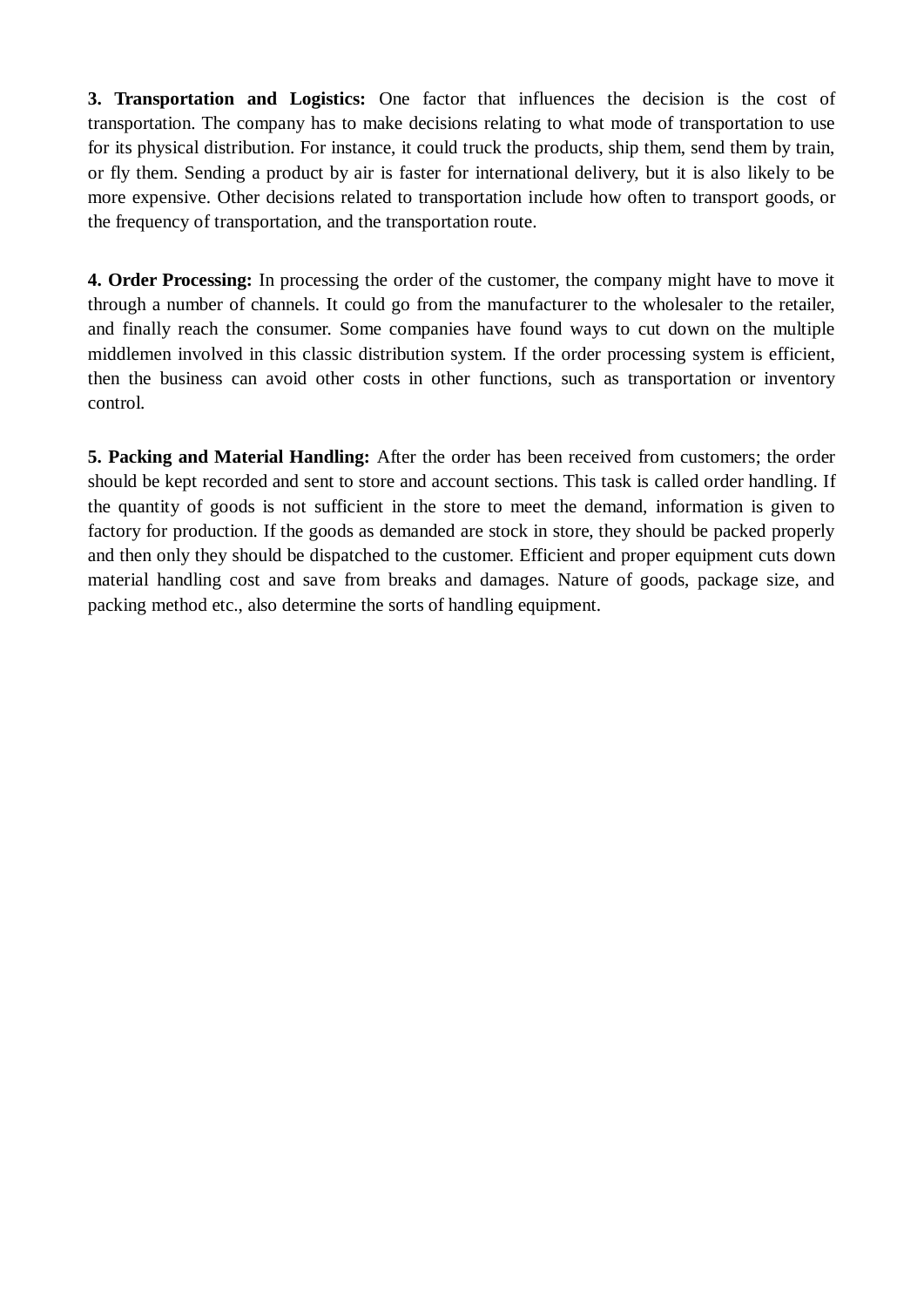# **Promotion Mix**

A marketing plan is focused on the target market and made up of four key elements. These four elements are also knows as the 4*P*s. One *P* is called the promotional mix and it contains advertising, public relations, personal selling and sales promotion. They are used as tools to communicate to the target market and produce organizational sales goals and profits.

Promotion-mix refers to an optimum combination of different promotional tools and techniques; with a view to maximizing sales and profits. The need for promotion-mix arises because all promotional tools and techniques are not equally effective and appealing. Promotion mix imparts a variety to the promotional efforts of the marketing manager.

# **Five Major Elements of Promotion Mix:**

**1. Advertising: "**Any paid form of non-personal communication of ideas, goods or services by an identified sponsor in the "prime media" – i.e., television, newspapers, magazines, billboard posters, radio, cinema, etc. – 'The American Marketing Association'.

Advertising is intended to attract and to inform.

**2. Personal Selling: "**Any paid form of personal communication of ideas, goods and services by any representatives of the organization." – 'The American Marketing Association'

Face to face communication with potential buyers of a product with the intention of making a sale. The personal selling may focus initially on developing a relationship with the potential buyer, but will always ultimately end with an attempt to "close the sale".

**3. Sales Promotion: "**Any paid form of short-term communication of ideas, goods and services by offering some incentives to encourage the sales." – 'The American Marketing Association'

A variety of short-term incentives to encourage trial or purchase of the product. Providing incentives to customers or to the distribution channel to stimulate demand for a product.

**4. Public Relation: "**Any non-paid form of non-personal communication intended to create a positive image of the organization through involvement in social welfare activities." – 'The American Marketing Association'

It is an indirect communication about the product, brand or business by placing information about it in the media without paying for the time or media space directly but by getting involved in some social activities or by sponsoring some events. Otherwise known as "public relations" or PR.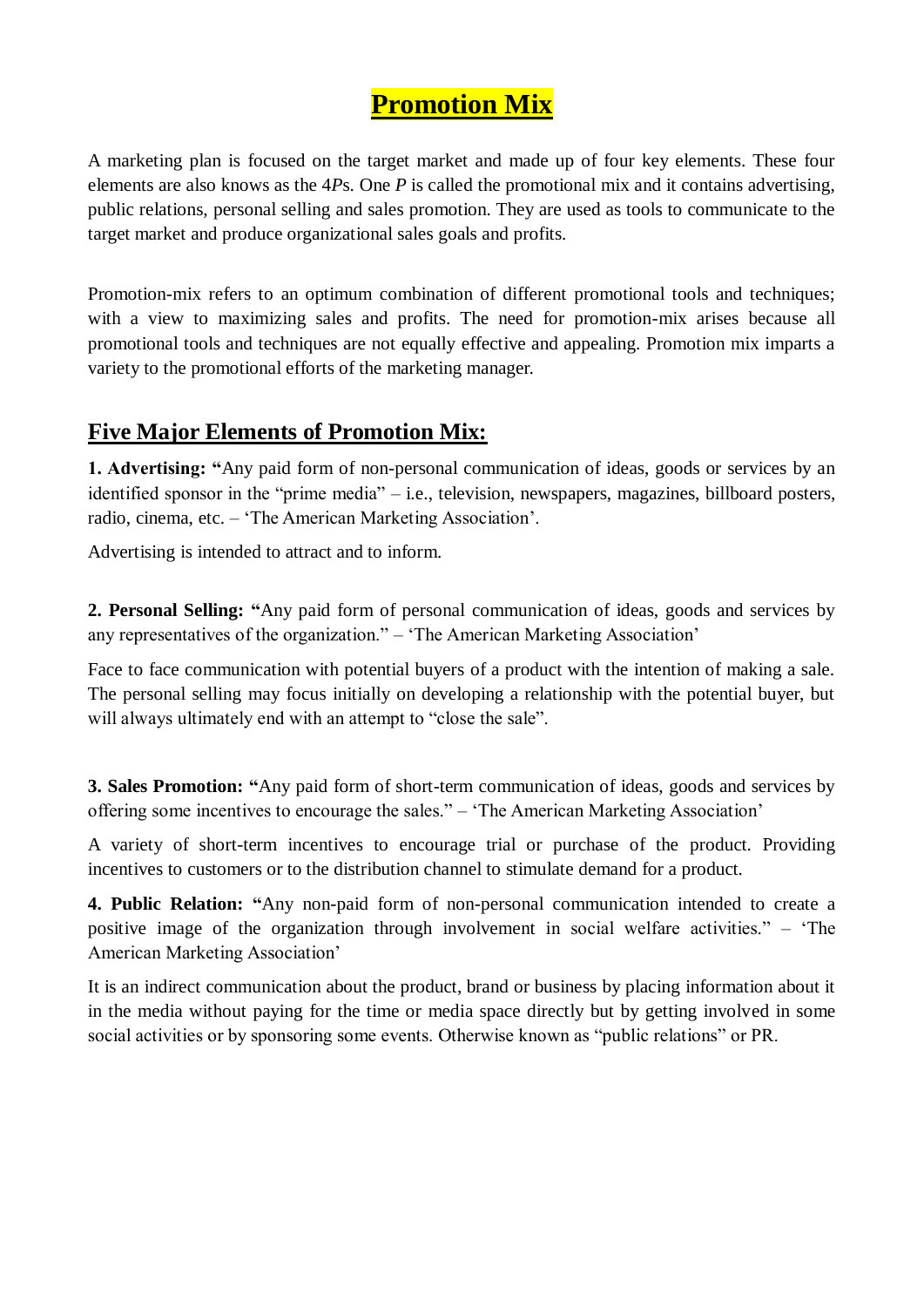**5. Director Marketing: "**Any paid form of personal and long-term communication of ideas, goods and services using direct communication platform such as – emails, newsletters, etc." – 'The American Marketing Association'

Direct marketing uses direct approaches to connect and communicate with the specific customers and prospects using emails, mails, business letters, telephone, and fax etc. It helps the marketer to create a dialogue with the customer for immediate and quick response.

#### **Conclusion:**

The main objective of marketing communication is to exchange the information about the product and organization with the help of promotion in order to create awareness amongst the customers and all other stakeholders. Thus promotion plays an important role in marketing communication and is considered as one of the most important components of the marketing communication.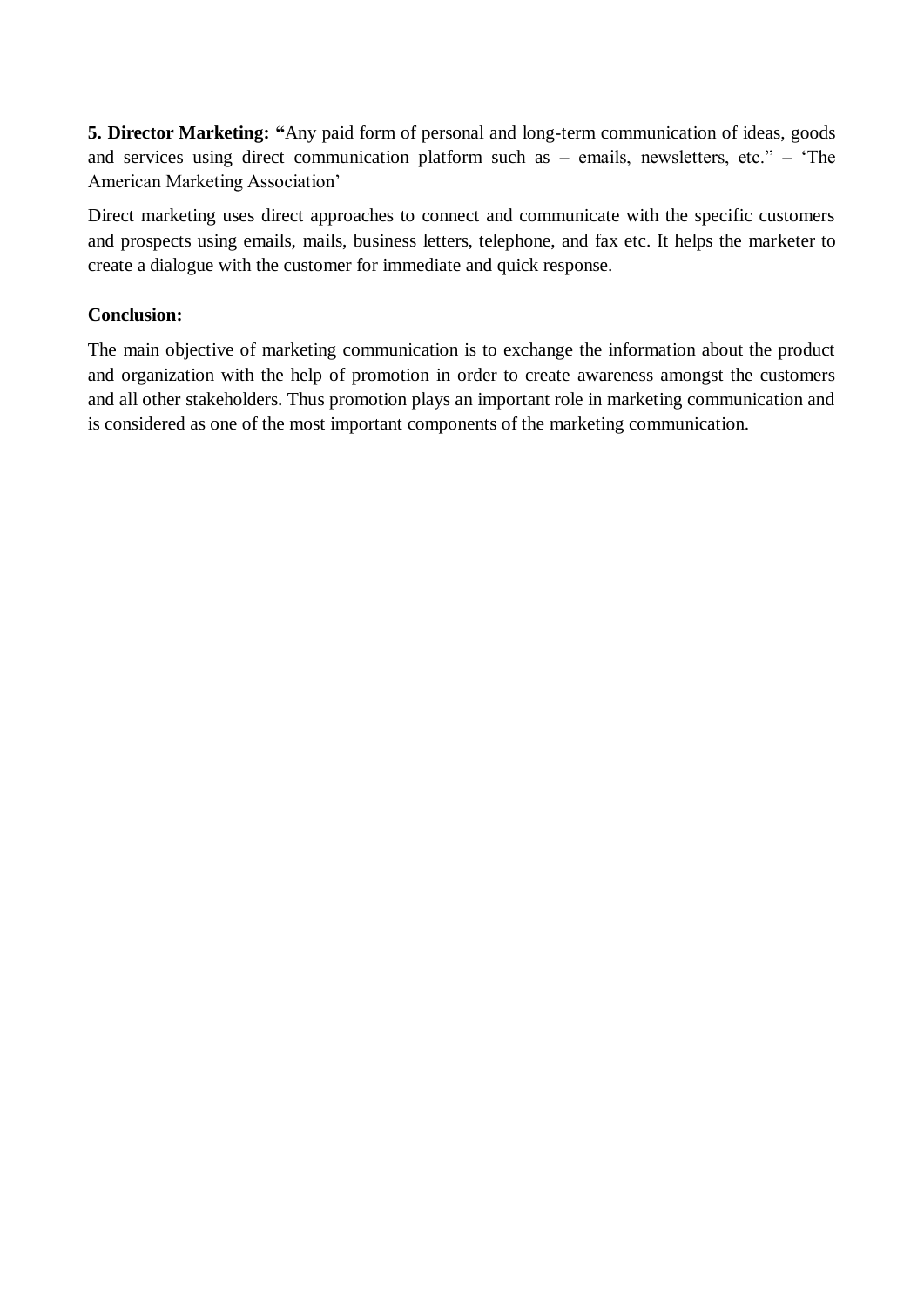# **Sales Promotion: Meaning, Objectives and Techniques**

**Sales promotion** is a type of Pull marketing technique. If you have a product which is new in the market or which is not receiving a lot of attention, then you can promote this product to customers via sales promotion. You can use various techniques like giving discounts on the product, offering 1 + 1 free schemes, etc etc.

When a brand wants to increase the sales of its products, it uses Sales promotion. The brand can increase the sales by attracting new customers to their products or by retaining the old customers by various means. The company can also motivate the dealers and distributors of their channel to perform better for their brand, and to get their stock moving.

Promotion means to increase. Therefore, sales promotion is a continuous process to increase the sales. Therefore, it can be said that any process whose purpose is to increase sales is sales promotion. When a retailer is giving a calendar or any other gift to his customers, he is following sales promotion.

According to **Philip Kotler**, sales promotional tools have three distinctive characteristics:

**1. Communication –** They gain attention and usually provide information that may lead the consumer to the product.

**2. Incentive –** They incorporate some concession, inducement, or contribution that gives the value to the consumer.

**3. Invitation –** They include a distinct invitation to engage in the transaction now.

# **Objectives of Sales Promotion:**

- 1. To introduce a new product.
- 2. To increase the inventories of middlemen and consumers.
- 3. To increase a products rate of use among existing consumers.
- 4. To attract new customers.
- 5. To counter a competitors sales promotion and other activities.
- 6. To reduce the extent of a seasonal decline in sales.
- 7. To make it easier for salesmen to secure more orders and arrange displays in retail stores.

# **Techniques of Sales Promotion:**

**1. Distribution of Free Samples –** It is a very effective way of sales promotion. When consumers get free sample of the goods which is shortly to be introduced or has just been introduced in the market, they get an opportunity to test the product and examine its merits before they decide to purchase it.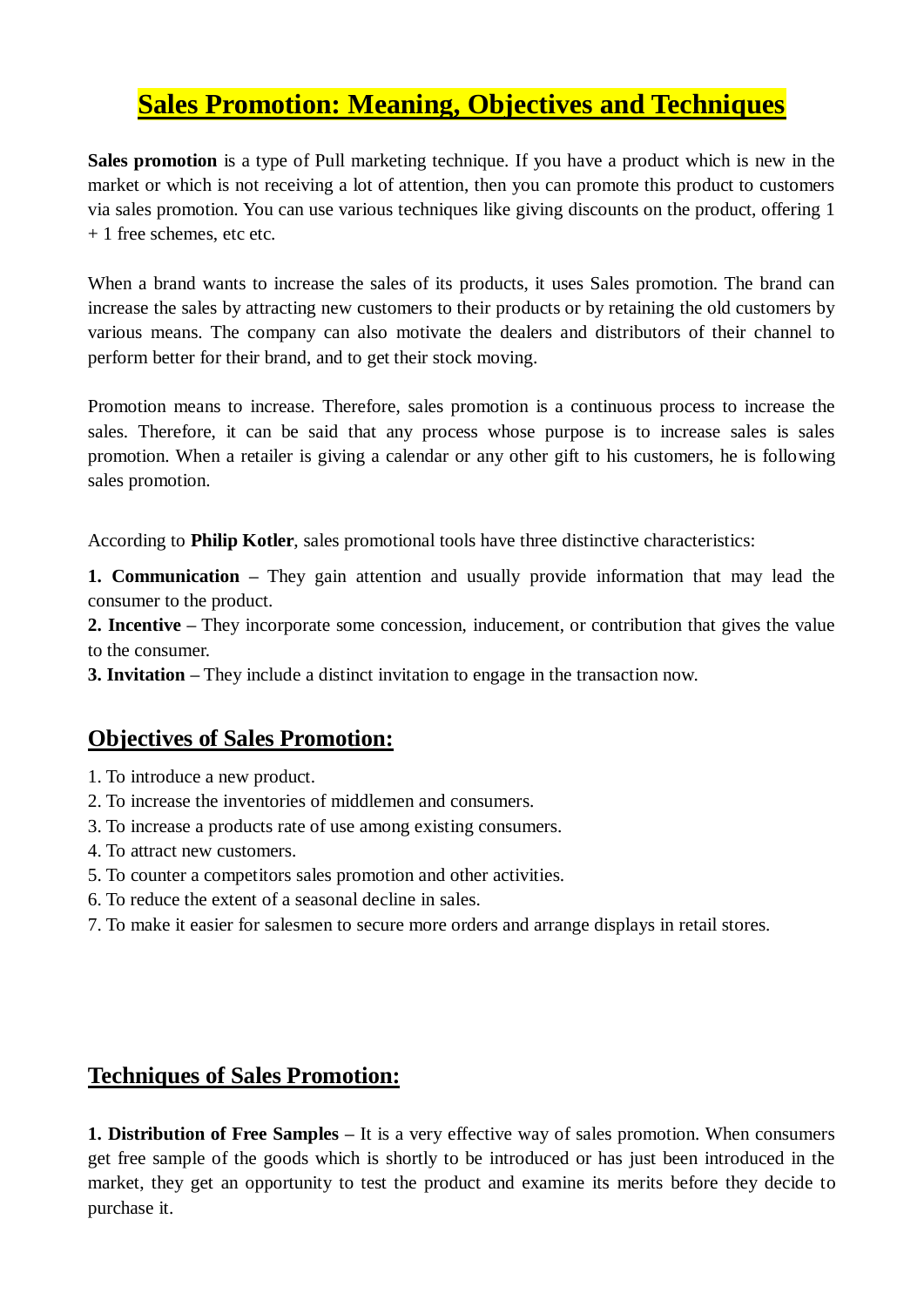**2. Coupons –** It is also an effective promotional tool. Coupon is a sort of certificate which is kept inside the package. It is also distributed by mail or door-to-door. The customer presents the coupon to a retailer concern and gets the goods delivered. This gives the consumer to test the quality and fitness of the product offered for sale to his own conditions. The ultimate motto is to increase the sale of an existing product or to introduce a new product.

**3. Premiums –** In this method, a purchaser is offered another product free of cost or at less than its actual cost. Premium as a promotional tool is used for various purposes like to introduce a new product, to attract new customers, to improve off season sale, to discourage competitions, etc.

**4. Price-Off Promotion –** This device of consumer oriented sales promotion provides an opportunity to the purchasers to get the product at a reduced price. This device is generally used to attract consumers for a particular period on a particular occasion. It is available in two forms – first, the reduction in price and the second, more than one item is packed and made available at a reduced price. We find this device generally at the time of festivals.

**5. Fairs and Exhibitions –** Display of goods in fairs and exhibitions also leads to sales promotion. Now-a-days, fairs and exhibitions are held at national and international levels. In such exhibitions, there is not only product promotion, but the industrialists also get some innovative ideas which prompt them to develop their products for benefit of all.

**6. Buying Allowance –** It is a short-term device which is used to induce the middlemen for promoting sales. In this method, the middleman gets buying allowance after purchase of goods more than a fixed point. It is generally paid in cash. In few cases it is also deducted from the total payment.

**7. Free Goods –** This is also an important sales promotion device meant for the middlemen. In this method, the middlemen get few goods free of cost, particularly after crossing the minimum limit.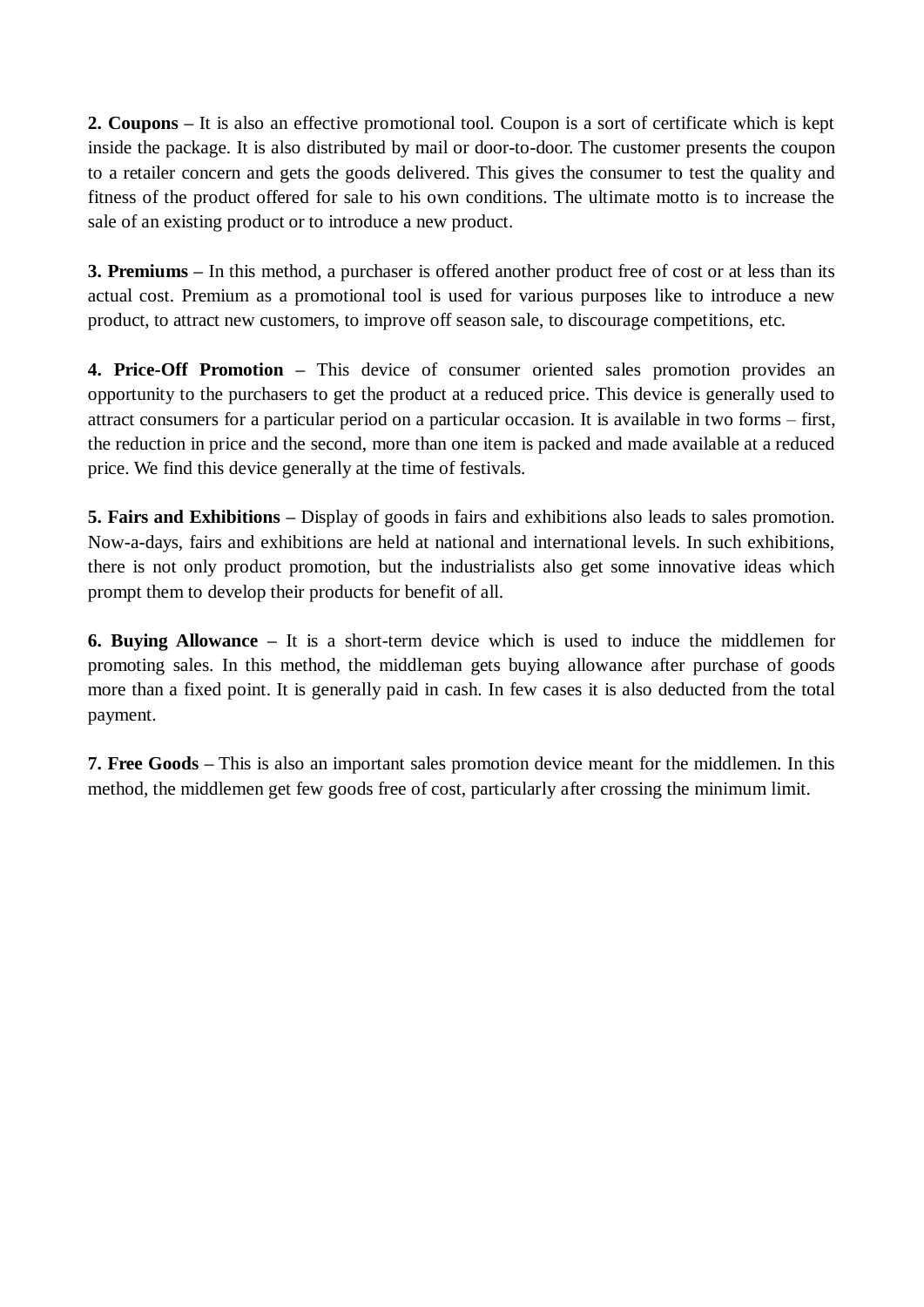# **Financial Management: Introduction, Importance and Functions**

Financial Management means planning, organizing, directing and controlling the financial activities such as procurement and utilization of funds of the enterprise. It means applying general management principles to financial resources of the enterprise.

Financial management may be defined as planning, organising, directing and controlling the financial activities of an organisation. According to Guthman and Dougal, financial management means, "the activity concerned with the planning, raising, controlling and administering of funds used in the business." It is concerned with the procurement and utilisation of funds in the proper manner. Financial activities deal with not only the procurement and utilisation of funds but also with the assessing of needs for funds, raising required finance, capital budgeting, distribution of surplus, financial controls, etc.

#### **Basically it includes three types of decisions:**

- $\triangleright$  Financing Decision
- $\triangleright$  Investment Decision
- $\triangleright$  dividend Decision

### **Objectives of Financial Management**

The financial management is generally concerned with procurement, allocation and control of financial resources of a concern. The objectives can be-

- To ensure regular and adequate supply of funds to the concern.
- To ensure adequate returns to the shareholders which will depend upon the earning capacity, market price of the share, expectations of the shareholders.
- To ensure optimum funds utilization. Once the funds are procured, they should be utilized in maximum possible way at least cost.
- To ensure safety on investment, i.e, funds should be invested in safe ventures so that adequate rate of return can be achieved.

 To plan a sound capital structure-There should be sound and fair composition of capital so that a balance is maintained between debt and equity capital.

# **Importance of Financial Management**

Financial management is one of the most important aspects in business. In order to start up or even run a successful business, you will need excellent knowledge in financial management. So what exactly is this form of management and why is it important? Read on to find out more.Financial management refers to the strategic planning, organising, directing, and controlling of financial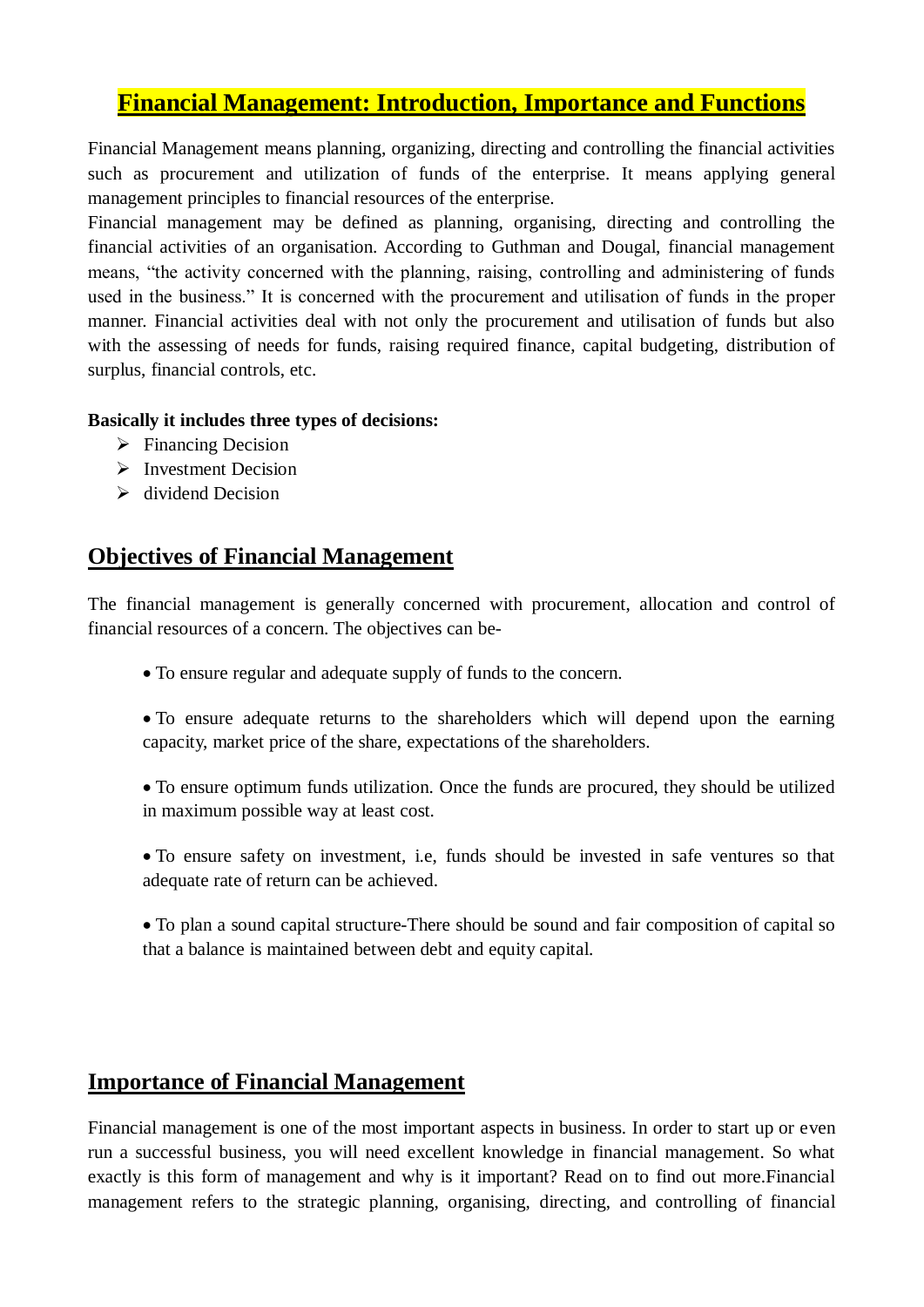undertakings in an organisation or an institute. It also includes applying management principles to the financial assets of an organisation, while also playing an important part in fiscal management. Take a look at the objectives involved:

- $\triangleright$  Maintaining enough supply of funds for the organisation;
- $\triangleright$  Ensuring shareholders of the organisation to get good returns on their investment;
- $\triangleright$  Optimum and efficient utilization of funds;
- $\triangleright$  Creating real and safe investment opportunities to invest in.

# **Functions of Financial Management**

 **Estimation of capital requirements:** A finance manager has to make estimation with regards to capital requirements of the company. This will depend upon expected costs and profits and future programmes and policies of a concern. Estimations have to be made in an adequate manner which increases earning capacity of enterprise.

**Determination of capital composition:** Once the estimation have been made, the capital structure have to be decided. This involves short- term and long- term debt equity analysis. This will depend upon the proportion of equity capital a company is possessing and additional funds which have to be raised from outside parties.

 **Choice of sources of funds:** For additional funds to be procured, a company has many choices like-

- Issue of shares and debentures
- Loans to be taken from banks and financial institutions
- Public deposits to be drawn like in form of bonds.

Choice of factor will depend on relative merits and demerits of each source and period of financing.

 **Investment of funds:** The finance manager has to decide to allocate funds into profitable ventures so that there is safety on investment and regular returns is possible.

 **Disposal of surplus:** The net profits decision have to be made by the finance manager. This can be done in two ways:

 **Dividend declaration -** It includes identifying the rate of dividends and other benefits like bonus.

 **Retained profits -** The volume has to be decided which will depend upon expansional, innovational, diversification plans of the company.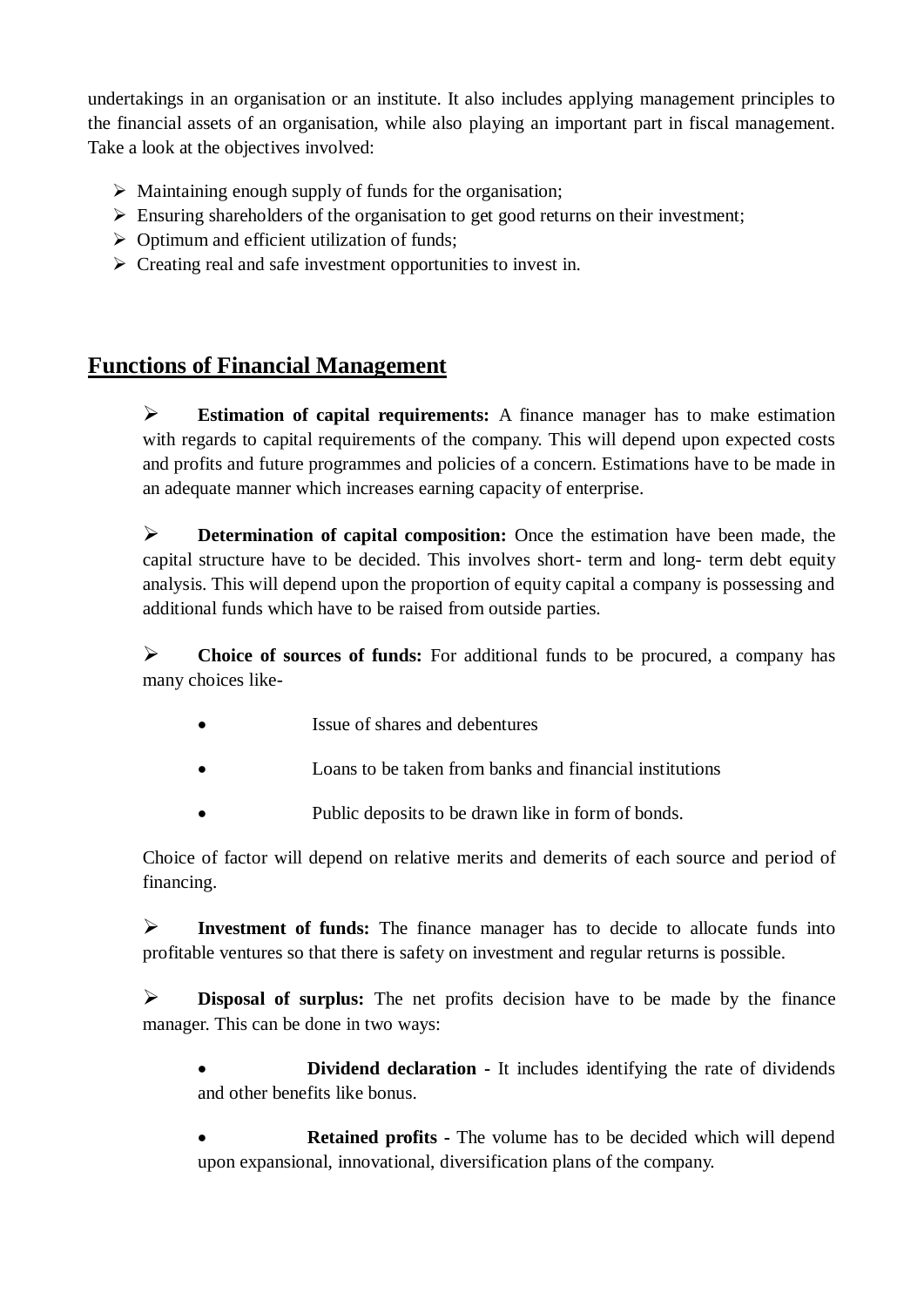**Management of cash:** Finance manager has to make decisions with regards to cash management. Cash is required for many purposes like payment of wages and salaries, payment of electricity and water bills, payment to creditors, meeting current liabilities, maintainance of enough stock, purchase of raw materials, etc.

 **Financial controls:** The finance manager has not only to plan, procure and utilize the funds but he also has to exercise control over finances. This can be done through many techniques like ratio analysis, financial forecasting, cost and profit control, etc.

# **Elementary knowledge of Income tax, Sales tax, Excise duty, Custom duty and VAT**

**Income Tax:** An income tax is a tax that governments impose on income generated by businesses and individuals within their jurisdiction. By law, [taxpayers](https://www.investopedia.com/terms/t/taxpayer.asp) must file an income tax return annually to determine their tax obligations.12 Income taxes are a source of revenue for governments. They are used to fund public services, pay government obligations, and provide goods for citizens. Certain investments, like [housing authority bonds,](https://www.investopedia.com/terms/h/housing-authority-bonds.asp) tend to be exempt from income taxes. An income tax is a tax imposed on individuals or entities [\(taxpayers\)](https://en.wikipedia.org/wiki/Taxpayers) that varies with respective income or profits [\(taxable income\)](https://en.wikipedia.org/wiki/Taxable_income)**.** The tax rate may increase as taxable income increases (referred to as graduated or progressive rates). The tax imposed on companies is usually known as [corporate tax](https://en.wikipedia.org/wiki/Corporate_tax) and is levied at a flat rate. However, individuals are taxed at various rates according to the band in which they fall. Further, the partnership firms are also taxed at flat rate. Most jurisdictions exempt locally organized [charitable organizations](https://en.wikipedia.org/wiki/Charities) from tax. [Capital gains](https://en.wikipedia.org/wiki/Capital_gain) may be taxed at different rates than other income.

**Sales Tax:** A sales tax is a tax paid to a governing body for the sales of certain goods and services. Usually laws allow the seller to collect funds for the tax from the consumer at the [point of purchase.](https://en.wikipedia.org/wiki/Point_of_purchase) Hence sales tax is a consumption tax imposed by the government on the sale of goods and services. A conventional sales tax is levied at the [point of sale,](https://www.investopedia.com/terms/p/point-of-sale.asp) collected by the retailer, and passed on to the government.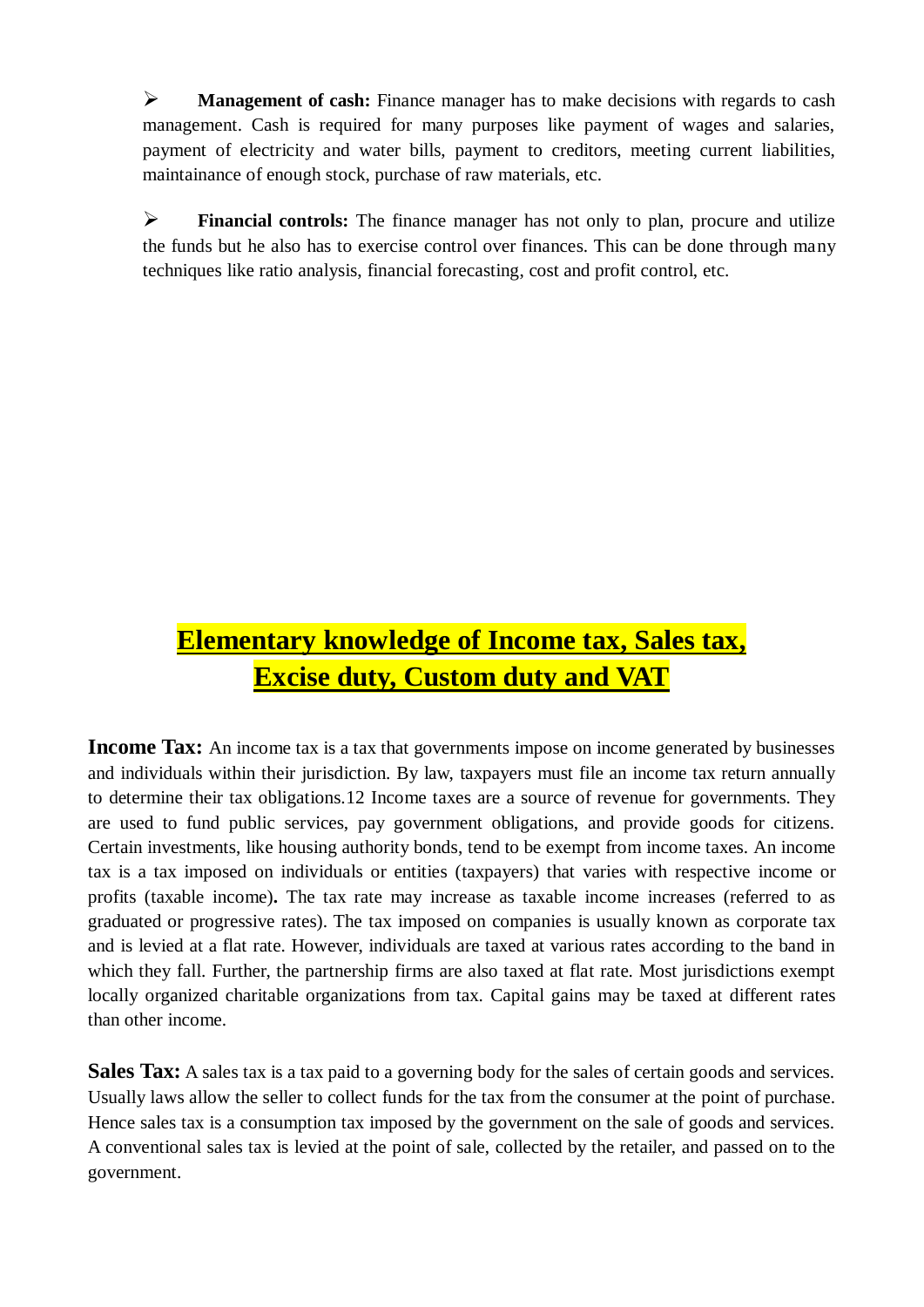**Excise Duty:** An excise tax is a legislated tax on specific goods or services at purchase such as fuel, tobacco, and alcohol. Excise taxes are intranational taxes imposed within a government infrastructure rather than international taxes imposed across country borders. A federal excise tax is usually collected from motor fuel sales, airline tickets, tobacco, and other goods and services. Excise taxes are primarily for businesses. Consumers may or may not see the cost of excise taxes directly. Many excise taxes are paid by merchants who then pass the tax on to consumers through higher prices. Merchants pay excise taxes to wholesalers and consider excise taxes in product pricing which increases the retail price overall.

Excise duty is a form of tax imposed on goods for their production, licensing and sale. An indirect tax paid to the Government of India by producers of goods, excise duty is the opposite of Customs duty in that it applies to goods manufactured domestically in the country, while Customs is levied on those coming from outside of the country.

**Custom Duty:** Custom duty is a type of indirect tax that is levied on all the goods that are imported to the country as well as some goods exported from the country. The duty levied on the former is referred to as import duty while that on the latter is referred to as the export duty. To simplify it, any tariff that is introduced on goods across national borders is referred to as custom duty. The duty levied depends on the value of the goods, its dimensions and weight along with a lot of other criteria. While value-based duties are called valorem duties (VAT), quantity-based duties are called specific duties.

In other words, a tax levied on imports (and, sometimes, on exports) by the customs authorities of a country to raise state revenue, and/or to protect domestic industries from more efficient or predatory competitors abroad. Customs duty is based generally on the value of goods or upon the weight, dimensions, or some other criteria of the item (such as the size of the engine, in case of automobiles).

**VAT:** A value-added tax (VAT) is a consumption tax placed on a product whenever value is added at each stage of the supply chain, from production to the point of sale. The amount of VAT that the user pays is on the cost of the product, less any of the costs of materials used in the product that have already been taxed.

In other words, it is levied at each stage in the chain of production and distribution from raw materials to the final sale based on the value (price) added at each stage. It is not a cost to the producer or the distribution chain members, and whereas its full brunt is borne by the end consumer, it avoids the double taxation (tax on tax) of a direct sales tax.

#### **Referrences:**

- **1. [http://www.economicsdiscussion.net](http://www.economicsdiscussion.net/)**
- **2. [https://study.com](https://study.com/)**
- **3. [http://www.yourarticlelibrary.com](http://www.yourarticlelibrary.com/)**
- **4. [https://www.managementstudyguide.com](https://www.managementstudyguide.com/)**
- **5. [https://www.lsbf.org.uk](https://www.lsbf.org.uk/)**
- **6. [https://en.wikipedia.org](https://en.wikipedia.org/)**